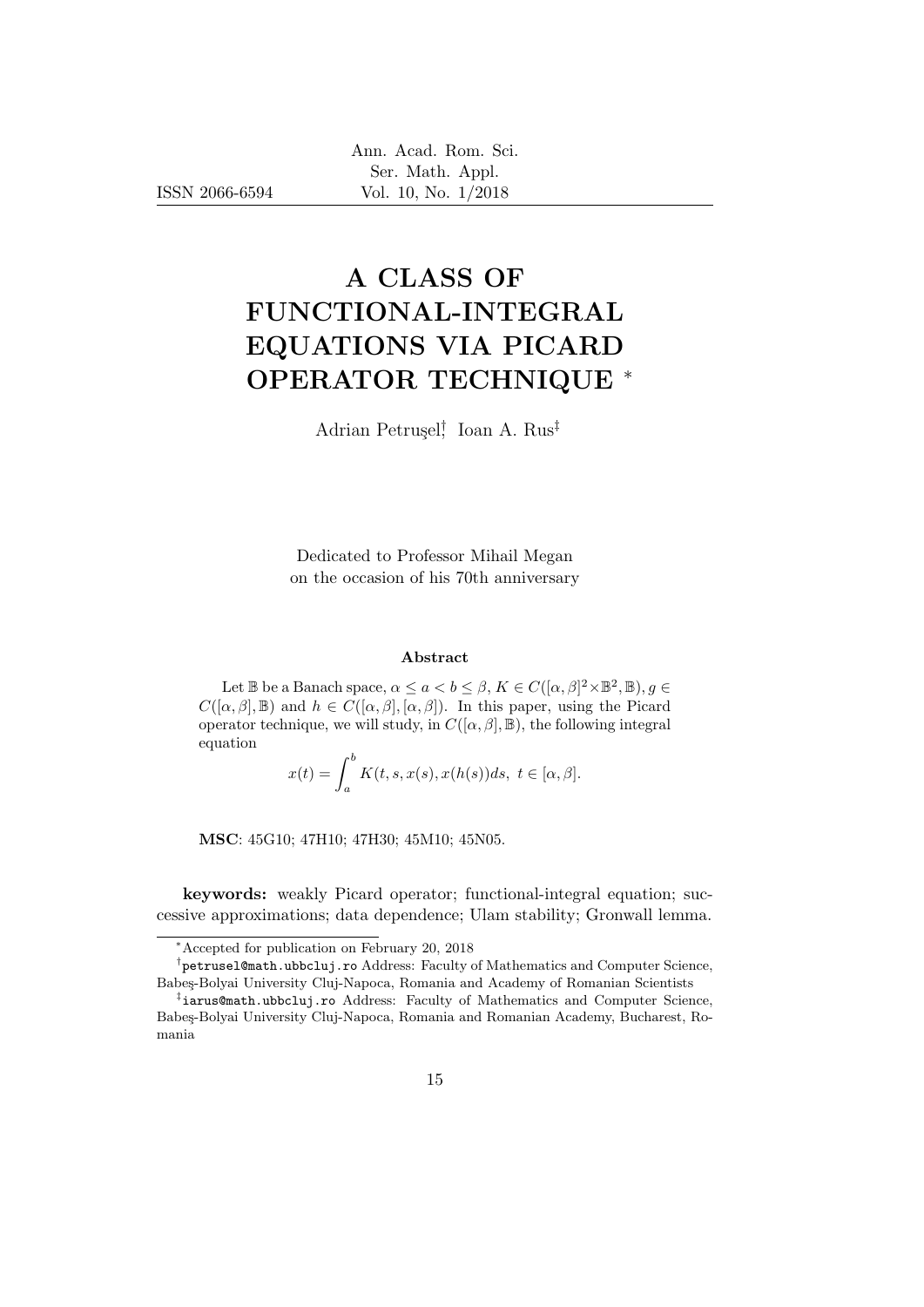# 1 Introduction and Preliminaries

Let X be a nonempty set and  $A: X \to X$  be a given operator. Then, we denote by  $F_A := \{x \in X : x = A(x)\}\$ the fixed point set for A and by  $A^n = A \circ \cdots \circ A \ (n \in \mathbb{N}^*)$  the iterates of A.

**Definition 1** Let  $(X,d)$  be a metric space and let  $A: X \rightarrow X$  be an operator. By definition, the operator  $A$  is said to be:

(i) a Picard operator if  $F_A = \{x^*\}$  and  $A^n(x) \to x^*$  as  $n \to \infty$ , for all  $x \in X$ .

(ii) a c-Picard operator if A is a Picard operator,  $c > 0$  and

 $d(x, x^*) \leq cd(x, A(x)),$  for all  $x \in X$ .

For example, if  $(X, d)$  is a complete metric space and  $A: X \to X$  is a k-contraction (i.e.,  $k \in (0,1)$  and the following relation holds

$$
d(A(x), A(y)) \leq kd(x, y)
$$
, for all  $x, y \in X$ ),

then A is a c-Picard operator with  $c = \frac{1}{1-k}$ . For the Picard operator theory see [11], [18], [12], [18],  $\cdots$ 

The following result is essential in our approach.

Theorem 1 (Saturated principle of contraction [17]) Let  $(X, d)$  be a complete metric space and  $f : X \rightarrow X$  be an k-contraction. Then, the following conclusions hold:

(i) There exists  $x^* \in X$  such that,

$$
F_{f^n} = \{x^*\}, \ \forall \ n \in \mathbb{N}.
$$

(*ii*) For all  $x \in X$ ,  $f^{n}(x) \to x^{*}$  as  $n \to \infty$ .

(iii) 
$$
d(x, x^*) \leq \psi(d(x, f(x))),
$$
 for all  $x \in X$ , where  $\psi(t) = \frac{t}{1-k}$ ,  $t \geq 0$ .

(iv) If  $\{y_n\}_{n\in\mathbb{N}}$  is a sequence in X such that

$$
d(y_n, f(y_n)) \to 0 \text{ as } n \to \infty,
$$

then,  $y_n \to x^*$  as  $n \to \infty$ .

(v) If  $\{y_n\}_{n\in\mathbb{N}}$  is a sequence in X such that

$$
d(y_{n+1}, f(y_n)) \to 0 \text{ as } n \to \infty,
$$

then,  $y_n \to x^*$  as  $n \to \infty$ .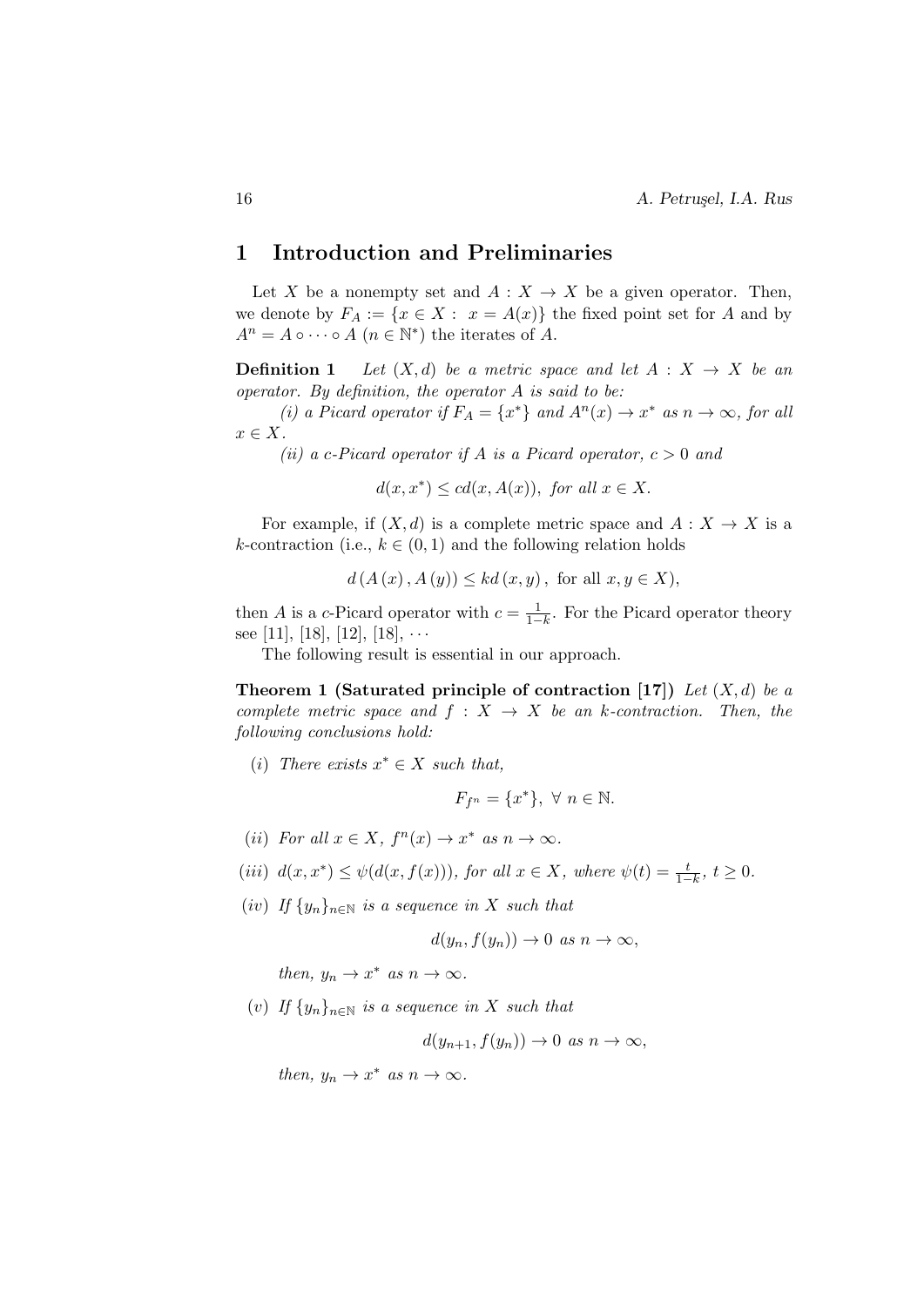A class of functional-integral equations 17

(vi) If  $Y \subset X$  is a closed subset such that  $f(Y) \subset Y$ , then  $x^* \in Y$ . Moreover, if in addition  $Y$  is bounded, then

$$
\bigcap_{n\in\mathbb{N}}f^n(Y)=\{x^*\}.
$$

By the above result, several other properties of the fixed point equation can be deduced. For more details on the above approach see [17].

### 2 Existence and Uniqueness

Let  $(\mathbb{B}, \|\cdot\|)$  be a Banach space,  $\alpha, \beta, a, b$  be real numbers such that  $\alpha \le a <$  $b \leq \beta$ ,  $K \in C([\alpha, \beta]^2 \times \mathbb{B}^2, \mathbb{B}), g \in C([\alpha, \beta], \mathbb{B})$  and  $h \in C([\alpha, \beta], [\alpha, \beta]).$  In this paper, using the Picard operator technique, we will study, in  $C([\alpha, \beta], \mathbb{B})$ , the following integral equation

$$
x(t) = \int_{a}^{b} K(t, s, x(s), x(h(s))ds + g(t), \ t \in [\alpha, \beta].
$$
 (1)

We have the following existence and uniqueness result, which extends a theorem given in [8].

**Theorem 2** Let us consider the equation  $(1)$  under the above assumptions on  $K, q, h$ . We, additionally, suppose:

(i) there exist  $L_1, L_2 > 0$  such that

$$
||K(t, s, u_1, v_1) - K(t, s, u_2, v_2)|| \le L_1 ||u_1 - v_1|| + L_2 ||u_2 - v_2||,
$$

for each  $t, s \in [\alpha, \beta], u_1, v_1, u_2, v_2 \in \mathbb{B}$ .

(*ii*) 
$$
(L_1 + L_2)(b - a) < 1
$$
.

Then, we have the following conclusions:

(a) the equation (1) has in  $C([\alpha, \beta], \mathbb{B})$  a unique solution  $x^*$ ;

(b) for all  $x_0 \in C([\alpha, \beta], \mathbb{B})$ , the sequence  $(x_n)_{n \in \mathbb{N}}$  defined by

$$
x_{n+1}(t) := \int_{a}^{b} K(t, s, x_n(h(s)))ds + g(t)
$$

converges uniformly on  $[\alpha, \beta]$  to  $x^*$ .

(c) if  $(y_n)_{n\in\mathbb{N}}$  is a sequence in  $C([\alpha, \beta], \mathbb{B})$  such that the sequence  $(z_n)_{n\in\mathbb{N}}$ defined by

$$
z_n(t) := y_n(t) - \int_a^b K(t, s, y_n(s), y_n(h(s))) ds - g(t), t \in [\alpha, \beta]
$$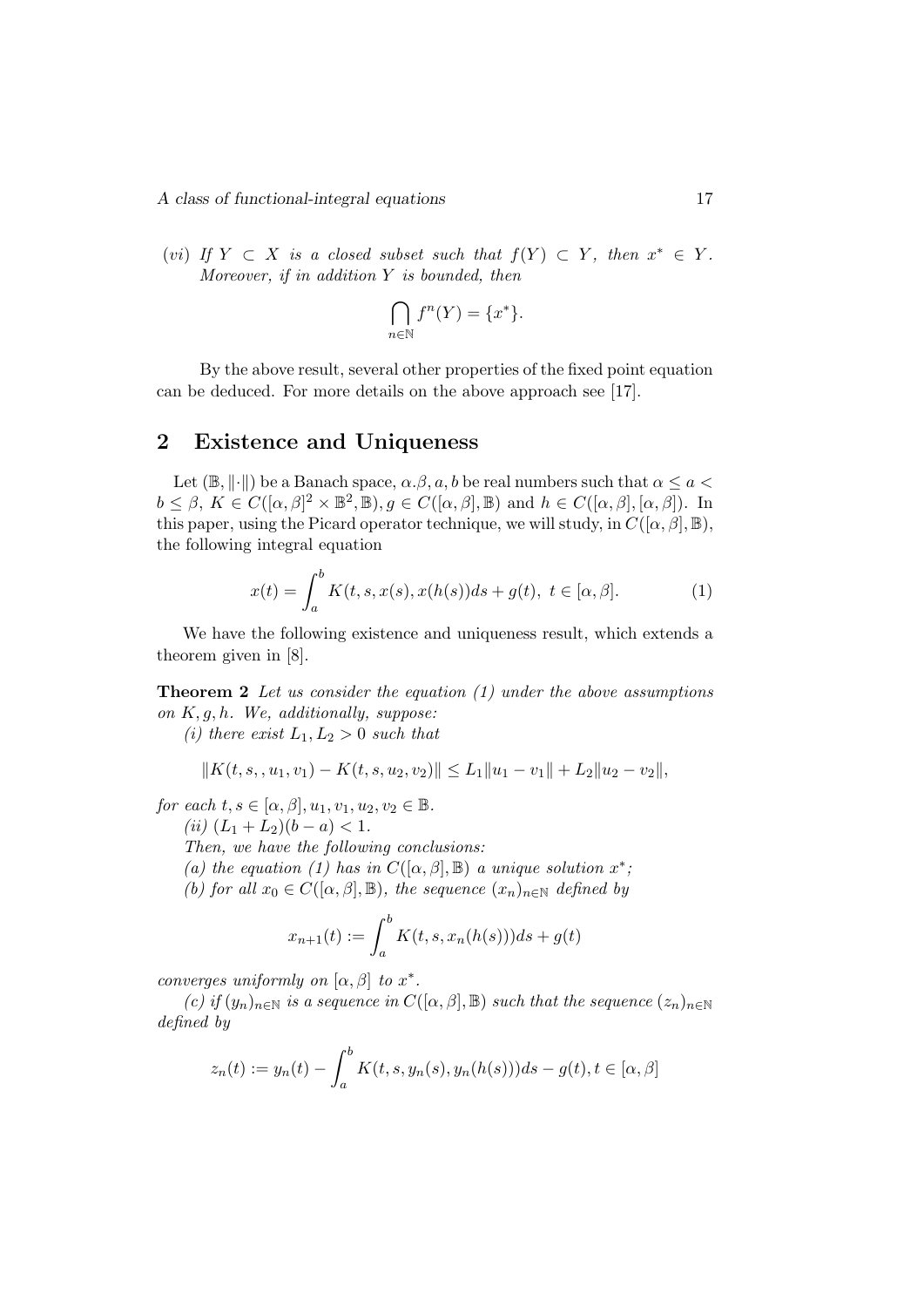converges uniformly to 0 on  $[\alpha, \beta]$ , then  $(y_n)_{n \in \mathbb{N}}$  converges uniformly on  $[\alpha, \beta]$ to  $x^*$  as  $n \to \infty$ .

(d) if  $(u_n)_{n\in\mathbb{N}}$  is a sequence in  $C([\alpha,\beta],\mathbb{B})$  such that the sequence  $(v_n)_{n\in\mathbb{N}}$ defined by

$$
v_n(t) := u_{n+1}(t) - \int_a^b K(t, s, u_n(s), u_n(h(s))) ds - g(t), t \in [\alpha, \beta]
$$

converges uniformly to 0 on  $[\alpha, \beta]$ , then  $(u_n)_{n \in \mathbb{N}}$  converges uniformly on  $[\alpha, \beta]$  to  $x^*$  as  $n \to \infty$ .

**Proof.** Let us consider the operator  $A : C([\alpha, \beta], \mathbb{B}) \to C([\alpha, \beta], \mathbb{B})$ defined by

$$
A_{a,b}x(t) := \int_a^b K(t,s,x(s),x(h(s)))ds + g(t), \ t \in [\alpha, \beta].
$$

It is obvious that the solution set of the equation (1) coincides with the fixed point set  $F_{A_{a,b}}$  of the above mentioned operator.

From (i) and (ii) we can prove that  $A_{a,b}$  is a  $(L_1 + L_2)(b-a)$ -contraction on the Banach space  $(C([\alpha, \beta], \mathbb{B}), \|\cdot\|_{\infty})$ , where  $\|\cdot\|_{\infty}$  is the usual supremum norm given by  $||x||_{\infty} := \max_{k=1} ||x(t)||$ . So, the proof follows by the Saturated  $t\in[\alpha,\beta]$ Principle of Contraction. □

Remark 1 1) By the Saturated Principle of Contraction (see Theorem 1 and  $(17)$  we also get that

$$
||x - x^*||_{\infty} \le \frac{1}{1 - (L_1 + L_2)(b - a)} ||x - A_{a,b}x||_{\infty}, \text{ for all } x \in C([\alpha, \beta], \mathbb{B}).
$$

This means that  $A_{a,b}$  is a  $\frac{1}{1-(L_1+L_2)(b-a)}$ -Picard operator.

2) If  $\mathbb{B} := \mathbb{R}^m$  or  $\mathbb{B} := \mathbb{C}^m$ , Theorem 2 gives an existence and uniqueness result for a system of integral equations. The only difference is the fact that, if we are working with an  $\mathbb{R}^m_+$ -norm on  $C([\alpha,\beta],\mathbb{K}^m)$  (where  $\mathbb{K} =$  $\mathbb R$  or  $\mathbb C$ ), then the result follows by applying Perov's fixed point theorem, see for example [8].

3) If  $\mathbb{B} := \ell^{p}(\mathbb{K})$  (where  $1 < p \leq \infty$ ), Theorem 2 gives an existence and uniqueness result for an infinite system of integral equations.

4) For the fixed point technique in the theory of integral and functionalintegral equations see [5], [9], [4], [7], [3], [6], [1], [8], [10], [15],  $\cdots$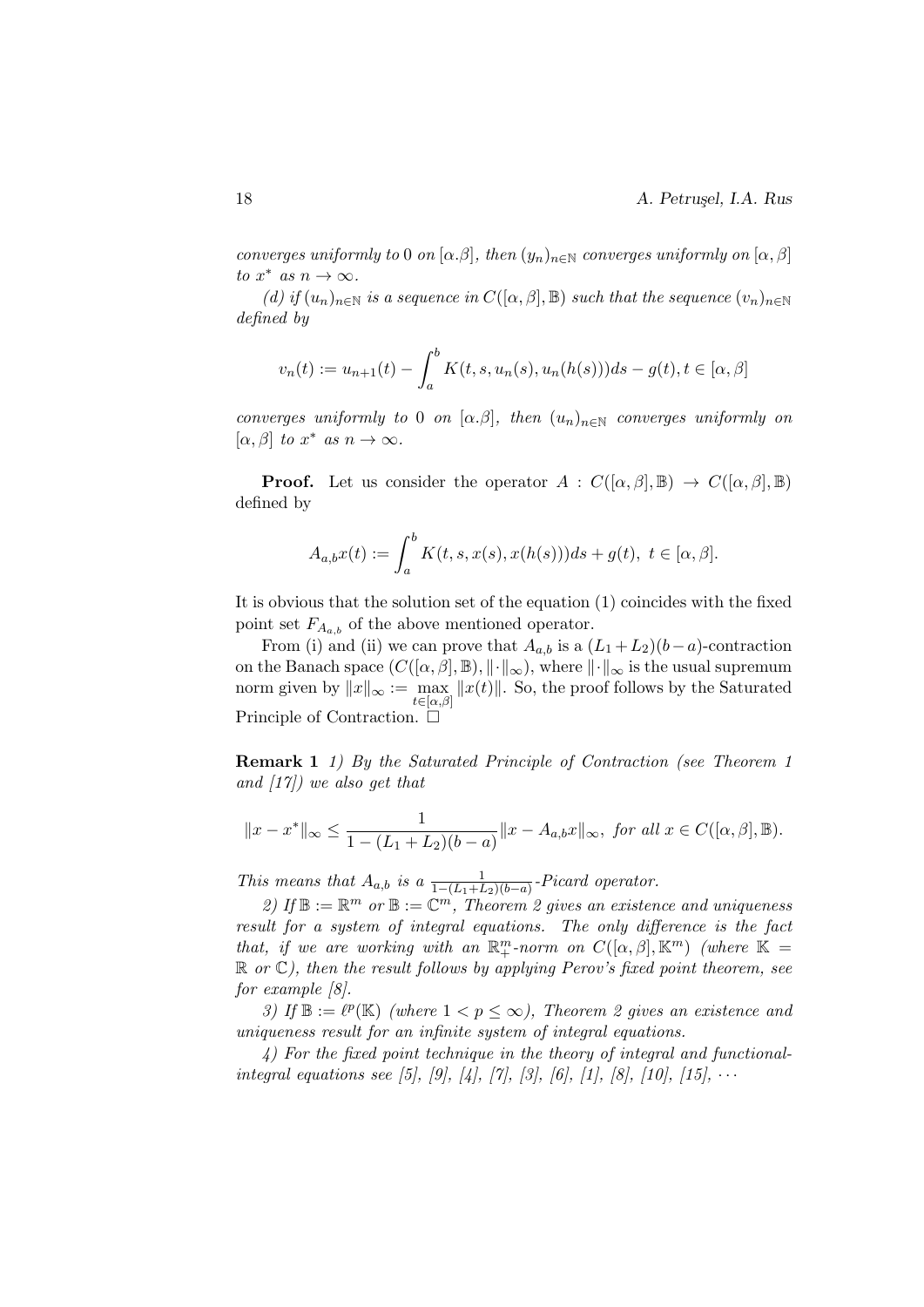# 3 Data dependence with respect to  $K$  and  $q$

Let us consider now the following equation

$$
x(t) = \int_a^b \tilde{K}(t, s, x(s), x(h(s))ds + \tilde{g}(t), t \in [\alpha, \beta],
$$
 (2)

where  $\tilde{K} \in C([\alpha, \beta]^2 \times \mathbb{B}^2, \mathbb{B})$  and  $\tilde{g} \in C([\alpha, \beta], \mathbb{B})$ . Let us suppose that there exist  $\eta_1, \eta_2 > 0$  such that

$$
||K(t, s, u, v) - \tilde{K}(t, s, u, v)|| \le \eta_1, \text{ for all } t, s \in [\alpha, \beta] \text{ and } u, v \in \mathbb{B}
$$
 (3)

and

$$
||g(t) - \tilde{g}(t)|| \le \eta_2, \text{ for all } t \in [\alpha, \beta].
$$
 (4)

Then, by Remark 1 and Theorem 2, we have the following data dependence result.

**Theorem 3** Let us consider the equation  $(1)$  satisfying the hypotheses of Theorem 2. We also consider equation (2) under the above conditions. We suppose that  $(2)$  has at least one solution. Then

$$
||y^* - x^*||_{\infty} \le \frac{1}{1 - (L_1 + L_2)(b - a)} (\eta_1(b - a) + \eta_2),
$$

for all solutions  $y^*$  of the equation  $(2)$ .

Indeed,

$$
||y^* - x^*||_{\infty} \le \frac{1}{1 - (L_1 + L_2)(b - a)} ||y^* - A_{a,b}y^*||_{\infty}.
$$

Moreover

$$
||y^*(t) - A_{a,b}y^*(t)|| \le
$$
  

$$
\int_a^b ||\tilde{K}(t, s, y^*(s), y^*(h(s))) - K(t, s, y^*(s), y^*(h(s)))||ds + ||g(t) - \tilde{g}(t)|| \le
$$
  

$$
\eta_1(b - a) + \eta_2, \text{ for all } t \in [\alpha, \beta].
$$

Thus

$$
||y^* - A_{a,b}y^*||_{\infty} \le \eta_1(b-a) + \eta_2,
$$

and the above conclusion follows.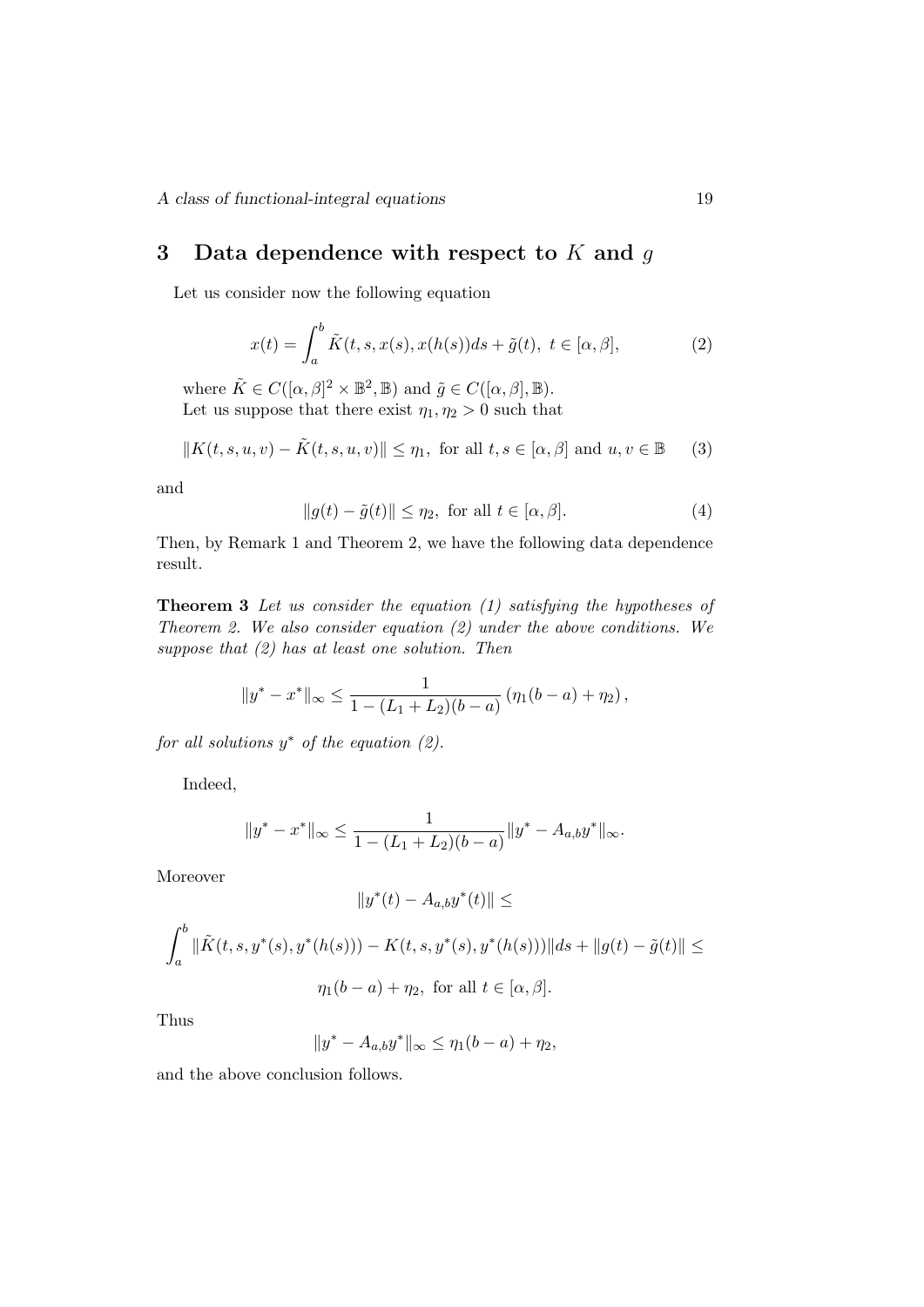# 4 Ulam stability property

An important stability concept is that of Ulam-Hyers stability of the fixed point equation. The following notion was given by I.A. Rus in [14]. See also [16].

**Definition 2** Let  $(X, d)$  be a metric space and  $A: X \to X$  be an operator. Then, the fixed point equation

$$
x = A(x) \tag{5}
$$

is said to be Ulam-Hyers stable if there exists  $c > 0$  such that, for any  $\varepsilon > 0$ and any  $\varepsilon$ -solution  $y^* \in X$  of (5), i.e.,

$$
d(y^*, f(y^*)) \le \varepsilon,\tag{6}
$$

there exists a solution  $x^*$  of  $(5)$  such that

$$
d\left(x^*, y^*\right) \le c\varepsilon. \tag{7}
$$

We have the following abstract result (see also I. A. Rus [14]) concerning the Ulam-Hyers stability of the fixed point equation (5).

**Theorem 4 (Ulam-Hyers stability)** Let  $(X, d)$  be a metric space and A:  $X \rightarrow X$  be a c-Picard operator. Then, the fixed point equation (5) is Ulam-Hyers stable.

In what follows, we will consider the Ulam-Hyers stability property for equation (1).

**Theorem 5** Consider the equation  $(1)$ . Suppose that all the assumptions of Theorem 2 hold. Then, the equation  $(1)$  is Ulam-Hyers stable.

Proof. The conclusion follows by Theorem 2, Theorem 4 and the assertion 1) from Remark 1.  $\square$ 

# 5 Gronwall type lemmas

The following result is an abstract Gronwall lemma, see [13]. See also [11],  $[18]$ ,  $[7]$ ,  $[2]$ ,  $\cdots$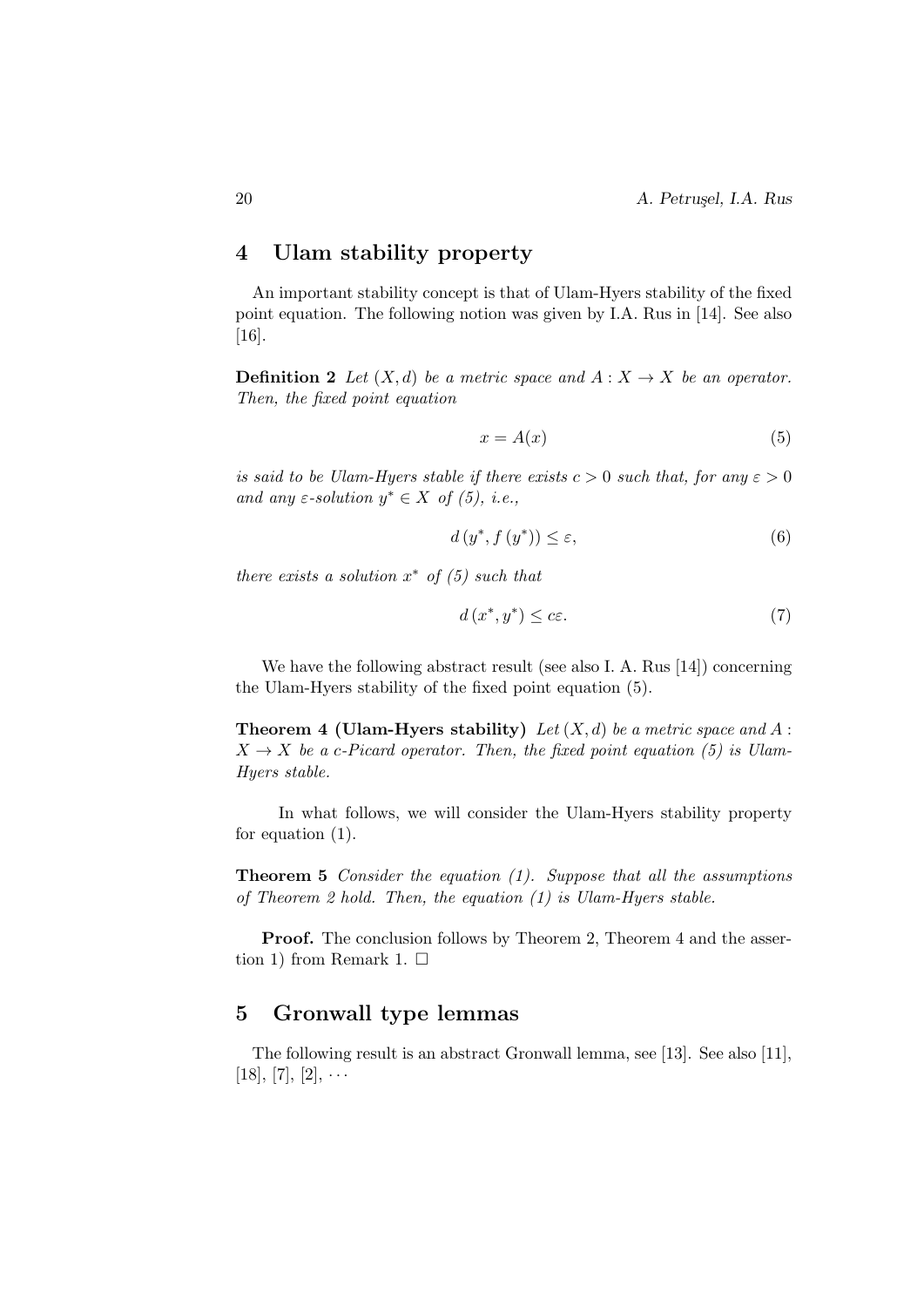**Theorem 6** Let  $(X, d, \prec)$  be an ordered metric space and  $A : X \to X$  be an operator. We suppose:

(i) A is increasing with respect to  $\preceq$ ; (ii) A is a Picard operator with  $F_A = \{x^*\}.$ Then, the following conclusions hold: (a)  $x \in X$ ,  $x \preceq A(x)$  implies  $x \preceq x^*$ ; (b)  $x \in X$ ,  $x \succeq A(x)$  implies  $x \succeq x^*$ .

Using the above abstract Gronwall lemma we can prove the following result.

Theorem 7 Let us consider the equation (1) and suppose that all the hypotheses of Theorem 2 are satisfied. Let  $x^*$  be the unique solution of equation (1). In addition, we suppose:

(i)  $(\mathbb{B}, \|\cdot\|, \preceq)$  is an ordered Banach space;

(ii) the operator  $K(t, s, \cdot, \cdot): \mathbb{B}^2 \to \mathbb{B}^2$  is increasing, for each  $(t, s) \in$  $[\alpha, \beta]^2$ .

Then, the following conclusions hold:

(1) if  $x \in C([\alpha, \beta], \mathbb{B})$  is a solution of the inequality

$$
x(t) \preceq \int_{a}^{b} K(t, s, x(s), x(h(s))ds + g(t), t \in [\alpha, \beta],
$$
\n(8)

then  $x \preceq x^*$ .

(2) if  $x \in C([\alpha, \beta], \mathbb{B})$  is a solution of the inequality

$$
x(t) \succeq \int_a^b K(t, s, x(s), x(h(s))ds + g(t), t \in [\alpha, \beta],
$$
\n(9)

then  $x \succeq x^*$ .

**Proof.** By our assumption (ii), it follows that the operator

$$
A: C([\alpha, \beta], \mathbb{B}) \to C([\alpha, \beta], \mathbb{B}),
$$

given by

$$
Ax(t) := \int_a^b K(t, s, x(s), x(h(s))ds + g(t), t \in [\alpha, \beta]
$$

is increasing with respect to the following partial ordering on  $C([\alpha, \beta], \mathbb{B})$ 

 $x \leq y$  if and only if  $x(t) \preceq y(t)$ .

Moreover, by the proof of Theorem 2, we get that A is a Picard operator. The conclusion follows by the above theorem.  $\Box$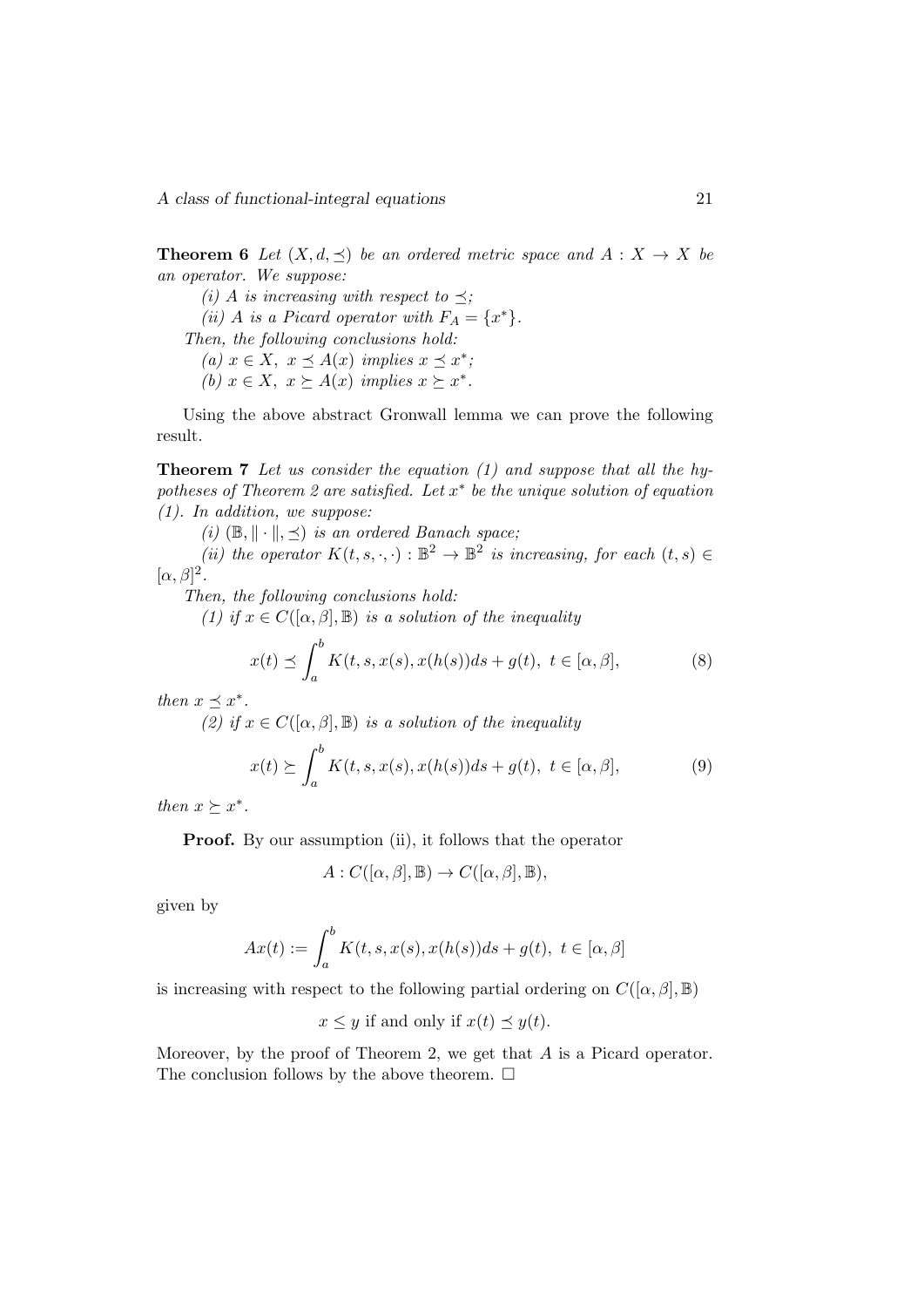## 6 Data dependence with respect to a and b

In order to study the data dependence problem for equation with respect to a and b, we consider the following equation

$$
x(t, a, b) = \int_{a}^{b} K(t, s, x(s, a, b), x(h(s), a, b)ds + g(t), t \in [\alpha, \beta], \quad (10)
$$

where  $\in$  [ $\alpha$ ,  $\beta$ ] and  $(a, b) \in T := \{(u, v) : \alpha \le u \le v \le \beta\}.$ 

We also suppose that  $K \in C([\alpha, \beta]^2 \times \mathbb{B}^2, \mathbb{B}), g \in C([\alpha, \beta], \mathbb{B})$  and  $h \in$  $C([\alpha, \beta], [\alpha, \beta]).$ 

We are looking for a solution  $x^* \in C([\alpha, \beta] \times T, \mathbb{B})$ . We endow the space  $C([\alpha, \beta] \times T, \mathbb{B})$  with the norm  $||x||_{\infty} := \max_{[\alpha, \beta] \times T} ||x(t, u, v)||$ .

We notice that (10) is a fixed point equation with respect to the operator  $A: C([\alpha, \beta] \times T, \mathbb{B}) \to C([\alpha, \beta] \times T, \mathbb{B})$  given by

$$
Ax(t, a, b) := \int_{a}^{b} K(t, s, x(s, a, b), x(h(s), a, b))ds + g(t), t \in [\alpha, \beta].
$$

We also suppose that the assumption (i) and (ii) in Theorem 2 holds, with the following modification of (ii): we suppose

(*ii*)' 
$$
(L_1 + L_2)(\beta - \alpha) < 1
$$
.

It is obvious that  $(ii)'$  implies  $(ii)$ . Then, by Theorem 2 we obtain that A is a contraction. Thus, by Banach's contraction principle, we obtain the following result.

**Theorem 8** Let us consider the equation  $(10)$  under the above assumptions on  $K, g, h$ . We, additionally, suppose:

(i) there exist  $L_1, L_2 > 0$  such that

$$
||K(t,s, u_1, v_1) - K(t,s, u_2, v_2)|| \le L_1 ||u_1 - v_1|| + L_2 ||u_2 - v_2||,
$$

for each  $t, s \in [\alpha, \beta], u_1, v_1, u_2, v_2 \in \mathbb{B}$ .

 $(ii)'(L_1 + L_2)(\beta - \alpha) < 1.$ 

Then, we have the following conclusions:

(a) the equation (10) has in  $C([\alpha, \beta] \times T, \mathbb{B})$  a unique solution  $x^*$ ;

(b) the unique solution of the equation  $(10)$  is continuous with respect to a and b, where  $(a, b) \in T$ .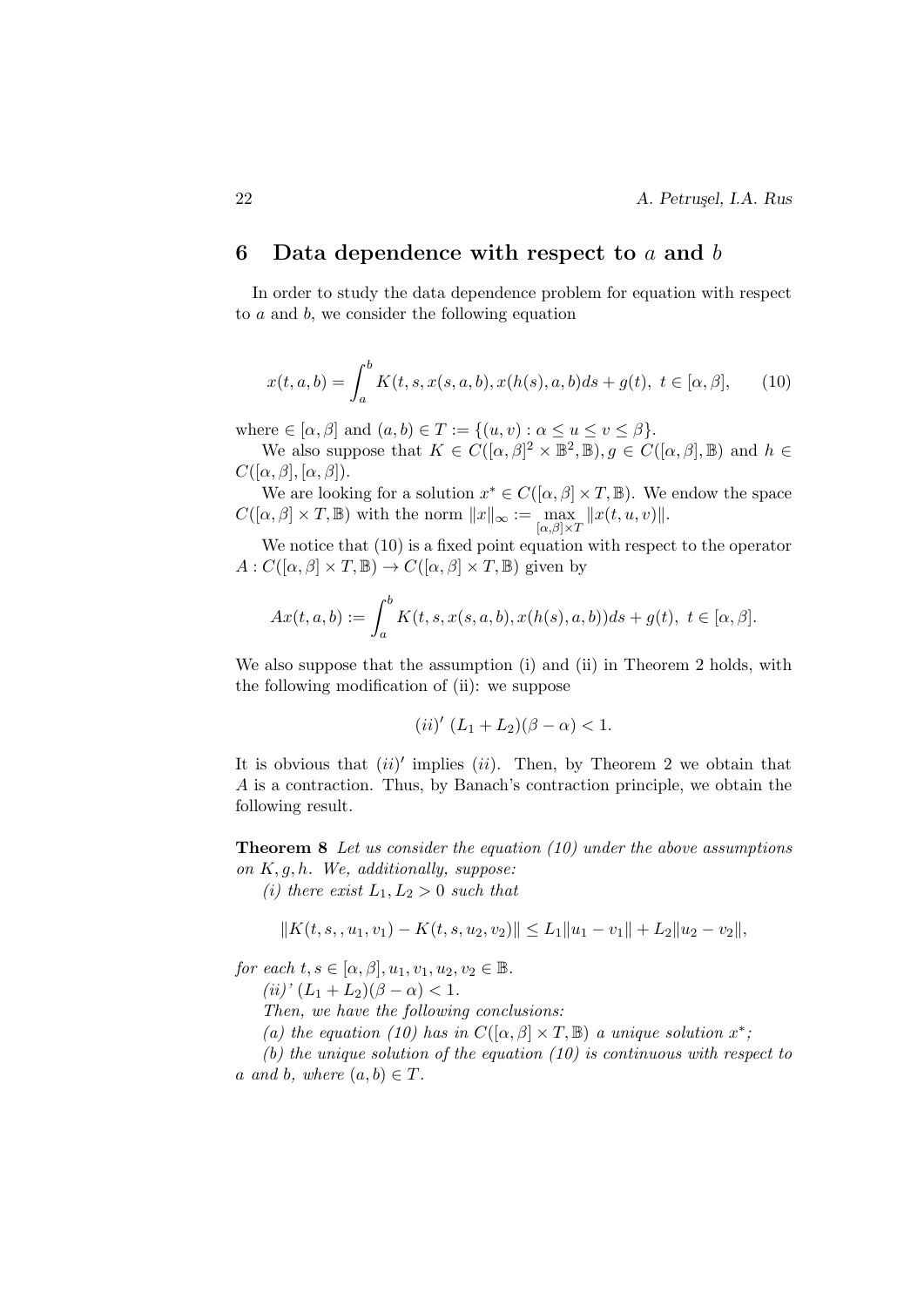Proof. (a) the conclusion follows by Banach's contraction principle applied for A.

(b) If (ii)' takes place, then equation (1) has a unique solution for each  $(a, b) \in T$ . On the other hand, if  $x^*$  is the unique solution of the equation (10), then  $x^*(\cdot; a, b) \in C([\alpha, \beta], \mathbb{B})$  is a solution of the equation (1). Thus,  $x^*(\cdot; a, b)$  is continuous with respect to a and b,  $(a, b) \in T$ .

# References

- [1] P.M. Anselone (Ed.) Nonlinear Integral Equations. Univ. of Wisconsin Press Madison (1964).
- [2] A. Buică. Gronwall-type nonlinear integral inequalities. Mathematica 44:19-23, (2001).
- [3] T. Burton. Integral equations, implicit functions and fixed points. Proc. Amer. Math. Soc. 124:2383-2390, (1996).
- [4] C. Corduneanu. *Integral Equations and Applications*. Cambridge Univ. Press, 1991.
- [5] D. Guo, V. Lakshmikantham, X. Liu. Integral Equations in Abstract Spaces. Kluwer Acad. Publ. (1996).
- [6] M.A. Krasnoselskii. Topological Methods in the Theory of Nonlinear Integral Equations. Pergamon Press Oxford (1964).
- [7] V. Mureșan. Functional-Integral Equations. Mediamira Cluj-Napoca, 2003.
- [8] A. Petrusel, I.A. Rus. A class of functional-integral equations with applications to a bilocal problem, in Topics in Mathematical Analysis and Applications. (T.M. Rassias, L. Toth-Editors) Springer Verlag Heidelberg, 2014, pp. 609–631.
- [9] R. Precup. Methods in Nonlinear Integral Equations. Kluwer Acad. Publ. Dordrecht (2002).
- [10] I.A. Rus. Who authored the first integral equation book in the world ? Seminar Fixed Point Theory Cluj-Napoca 1:81–86 (2000).
- [11] I.A. Rus. Picard operators and applications. Sci. Math. Jpn. 58:191– 219, (2003).